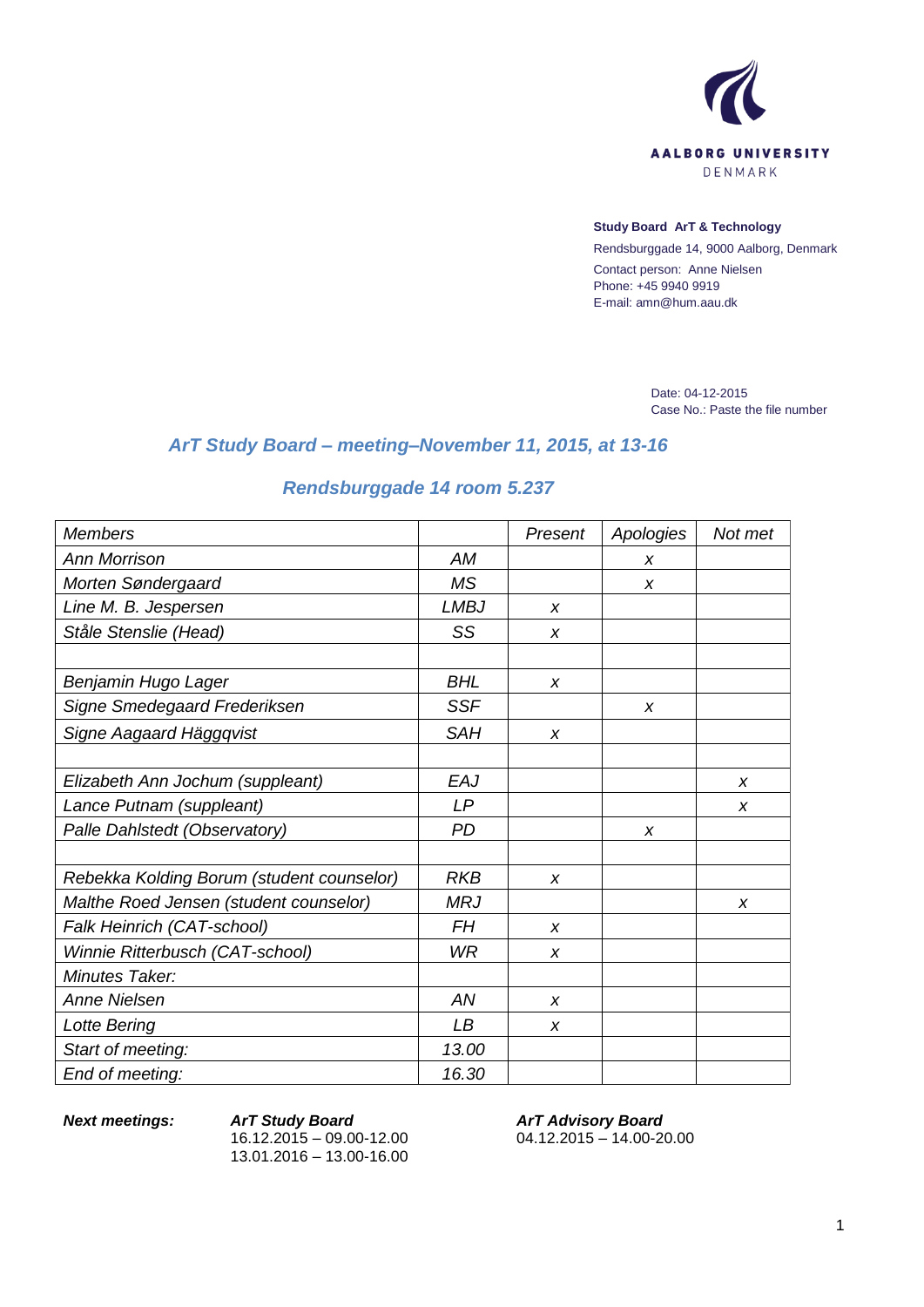

| Item. | Subject:                                                                                                                                                                                                                                                                                                                                                                                                                                                                                                                                                                                                                                                                                    |
|-------|---------------------------------------------------------------------------------------------------------------------------------------------------------------------------------------------------------------------------------------------------------------------------------------------------------------------------------------------------------------------------------------------------------------------------------------------------------------------------------------------------------------------------------------------------------------------------------------------------------------------------------------------------------------------------------------------|
| 1.    | Approval of Agenda 11.11.2015.                                                                                                                                                                                                                                                                                                                                                                                                                                                                                                                                                                                                                                                              |
|       | New Item for News from CAT-School:<br>Criteria for the assessment of applicants for quota 2.<br>Hereby approved                                                                                                                                                                                                                                                                                                                                                                                                                                                                                                                                                                             |
| 2.    | Approval of Minutes - meeting 12.08.2015, 26.08.2015 and 30.09.2015                                                                                                                                                                                                                                                                                                                                                                                                                                                                                                                                                                                                                         |
|       | Important decisions are postponed until next meeting because the ArT Board cannot decide at the<br>moment.                                                                                                                                                                                                                                                                                                                                                                                                                                                                                                                                                                                  |
| 3.    | News:                                                                                                                                                                                                                                                                                                                                                                                                                                                                                                                                                                                                                                                                                       |
|       | <b>Head of Study (SS)</b><br><b>Joint Semester Presentation Fall 2015</b><br><b>Semester exhibition Fall 2015</b><br>$\overline{\phantom{a}}$<br>ArT-Lab staff<br>$\overline{\phantom{a}}$<br><b>ArT Advisory Board (SS)</b><br>$\overline{\phantom{a}}$<br>ArT Study Board election 2016<br>$\overline{\phantom{a}}$<br><b>Guest Lectures</b><br>$\overline{\phantom{a}}$<br><b>Drop-Out Rate</b><br>۰                                                                                                                                                                                                                                                                                     |
|       | Joint Semester Presentation Fall 2015.<br>The presentations were fine – though many supervisors didn't meet for the presentations. The stu-<br>dents ask for feedback at these meetings.                                                                                                                                                                                                                                                                                                                                                                                                                                                                                                    |
|       | Semester exhibition Fall 2015.<br>There have been several meetings for planning the exhibition during the fall. An exhibition plan is de-<br>veloped.<br>Many groups want to borrow projectors - if ArT haven't enough please ask Thomas Busk.<br>The groups who will need darkness for their installation will need to use the group rooms.<br>$\overline{\phantom{a}}$<br>It was suggested to organize a group of students who could present and explain the public about<br>$\overline{\phantom{a}}$<br>the installations<br>It was also suggested to give a small performance - to show the result of module 18. RKB will ask<br>$\overline{\phantom{a}}$<br>the ArT5 students to help. |
|       | ArT-Lab staff<br>Thomas Kristensen is employed 1/2 time until Christmas for helping in ArT-Lab.<br>ArT students still don't have access to wood lab or any other labs at AD:MT. This is a serious<br>$\overline{\phantom{a}}$<br>problem for ArT-students. FH urge AD:MT and KOM to make agreements regarding access to all<br>Labs. SS/FH will follow up.<br>Old equipment at Media-Lab could be good stuff for the ArT-students. SS will follow up at KOM.<br>$\overline{\phantom{a}}$                                                                                                                                                                                                    |
|       | ArT Advisory Board (SS)<br>Next meeting 04.12.15 at 14 pm to 20 pm.<br>14.00-17.00 Meeting<br>$\overline{\phantom{a}}$<br>17.00-18.00 Performance ArT5 at Nordkraft<br>$\overline{\phantom{a}}$<br>18.00-20.00 Dinner<br>-                                                                                                                                                                                                                                                                                                                                                                                                                                                                  |
|       | ArT Study Board election 2016<br>BLM, MS, PD stand to election for the new ArT board.                                                                                                                                                                                                                                                                                                                                                                                                                                                                                                                                                                                                       |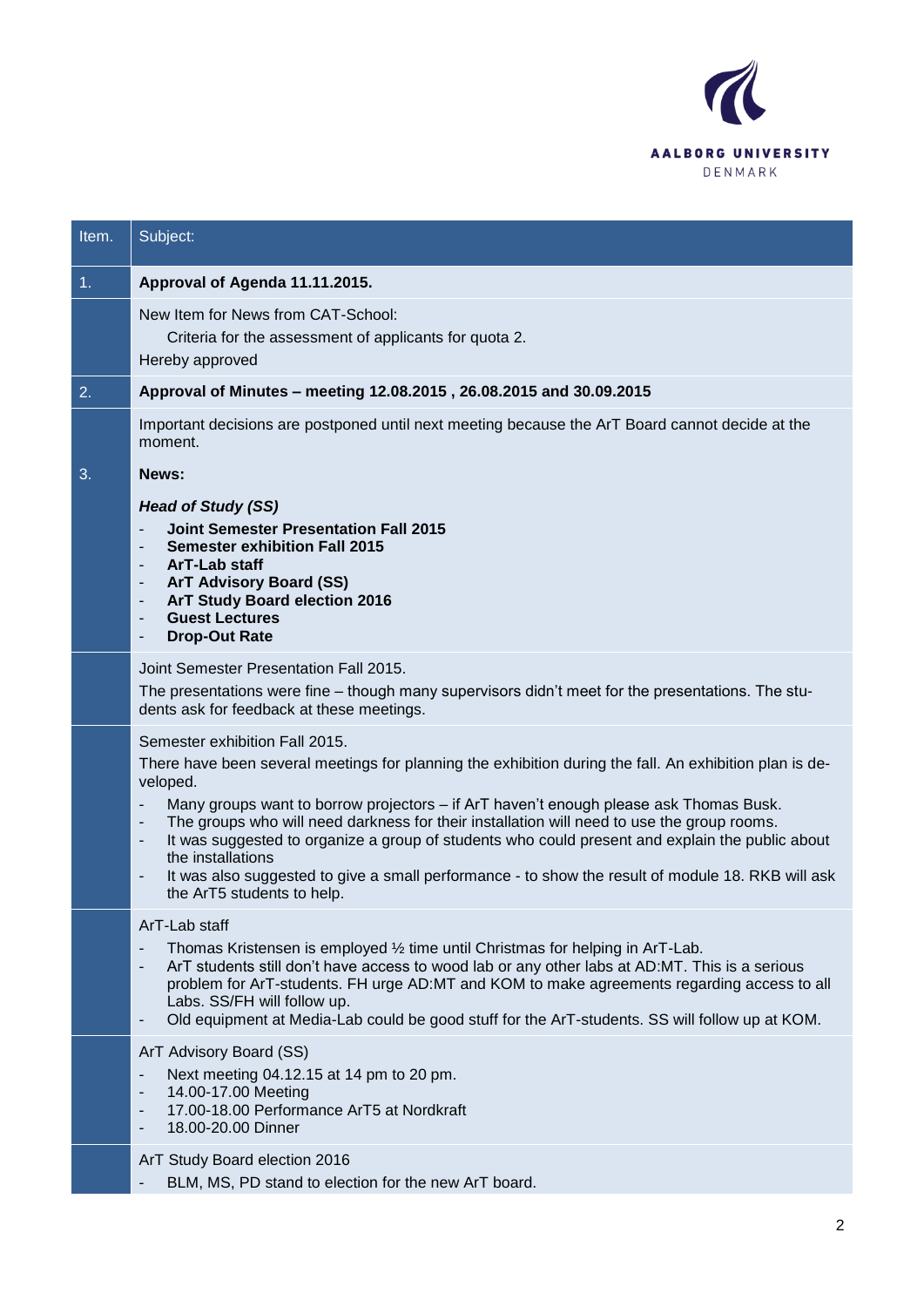

| The students have made their own list.                                                                                                                                                                                                                                                                                                                                                                                                                                                                                                                                                                   |
|----------------------------------------------------------------------------------------------------------------------------------------------------------------------------------------------------------------------------------------------------------------------------------------------------------------------------------------------------------------------------------------------------------------------------------------------------------------------------------------------------------------------------------------------------------------------------------------------------------|
| <b>Guest Lectures</b><br>Trying to cooperate with P4 in spring 2016.<br>In spring there will be: Station Rose (mid February) Shu Lea Cheang, Joreg (vvvv), + nn. Dates<br>follow later<br>The students are invited to bring up suggestions - please contact SS.                                                                                                                                                                                                                                                                                                                                          |
| Drop-Out Rate/"Frafaldsanalyse"<br>ArT1 - 1 didn't meet and 1 has dropped out<br>ArT3 – 2 has dropped out after $2^{nd}$ semester, 1 is on leave and 3 international students left the<br>$\overline{\phantom{a}}$<br>study after 1/2-1 year study.<br>$ArT5 - No drop out after 4th semester.$<br>-<br>There was only 1 student at the list according "Frafald" and that have been taken care of - and<br>-<br>given dispensation.                                                                                                                                                                      |
| Graduated students from ArT have participated in a Robotic conference in CPH.<br>٠<br>Ståle has given a talk at Makropol/Dog House during the cph:doc festival to continue collaboration.<br>٠<br>Richard Shusterman will come to CPH for research meeting with SS the purpose to make a public<br>$\overline{\phantom{a}}$<br>lecture at AAU Cph campus, as well as working out the next edition of the Online Journal of Som-<br>aesthetics.<br>LP has been offered a new position at Goldsmith, London and will leave ArT from Feb. 16. MT has<br>$\overline{\phantom{a}}$<br>advertised the vacancy. |
| - Relate (SS)                                                                                                                                                                                                                                                                                                                                                                                                                                                                                                                                                                                            |
| No news.                                                                                                                                                                                                                                                                                                                                                                                                                                                                                                                                                                                                 |
| - Students (SAH)                                                                                                                                                                                                                                                                                                                                                                                                                                                                                                                                                                                         |
| The Event committee will stop making events – and continue making bar to earn money for the<br>International Study Trip.<br>In the future the Event committee will arrange events and other arrangements for all students in<br>CREATE – and for that they seek new ideas for cooperation with all the other educations in the<br>building. SS urge the students to start the work as soon as possible.                                                                                                                                                                                                  |
| - Students Supervisors (MRJ/RKB)                                                                                                                                                                                                                                                                                                                                                                                                                                                                                                                                                                         |
| About 30 students participated in "Studiepraktik" – they made a mini project. EAJ gave a lesson<br>about Dynamic Sculptures and Dannie did a workshop.<br>Master Career day - what happens after ArT. former 3 students from ArT has agreed to come and<br>tell about what they are doing now. - Sandro Masai, Edit Vizer and Ninna Seerup Kristensen<br>(skype from London).                                                                                                                                                                                                                            |
| - CAT-school (FH/WRB)<br><b>Semester evaluation Spring 2015</b><br>Budget 2016<br>Criteria for the assessment of applicants for quota 2                                                                                                                                                                                                                                                                                                                                                                                                                                                                  |
| Semester evaluation Spring 2015<br>Reminder for next meeting.                                                                                                                                                                                                                                                                                                                                                                                                                                                                                                                                            |
| Budget 2016.<br>The allocation of "money" for 2016 is transferred to the department/school/studyboard.                                                                                                                                                                                                                                                                                                                                                                                                                                                                                                   |
| Criteria for the assessment of applicants for quota 2.                                                                                                                                                                                                                                                                                                                                                                                                                                                                                                                                                   |
|                                                                                                                                                                                                                                                                                                                                                                                                                                                                                                                                                                                                          |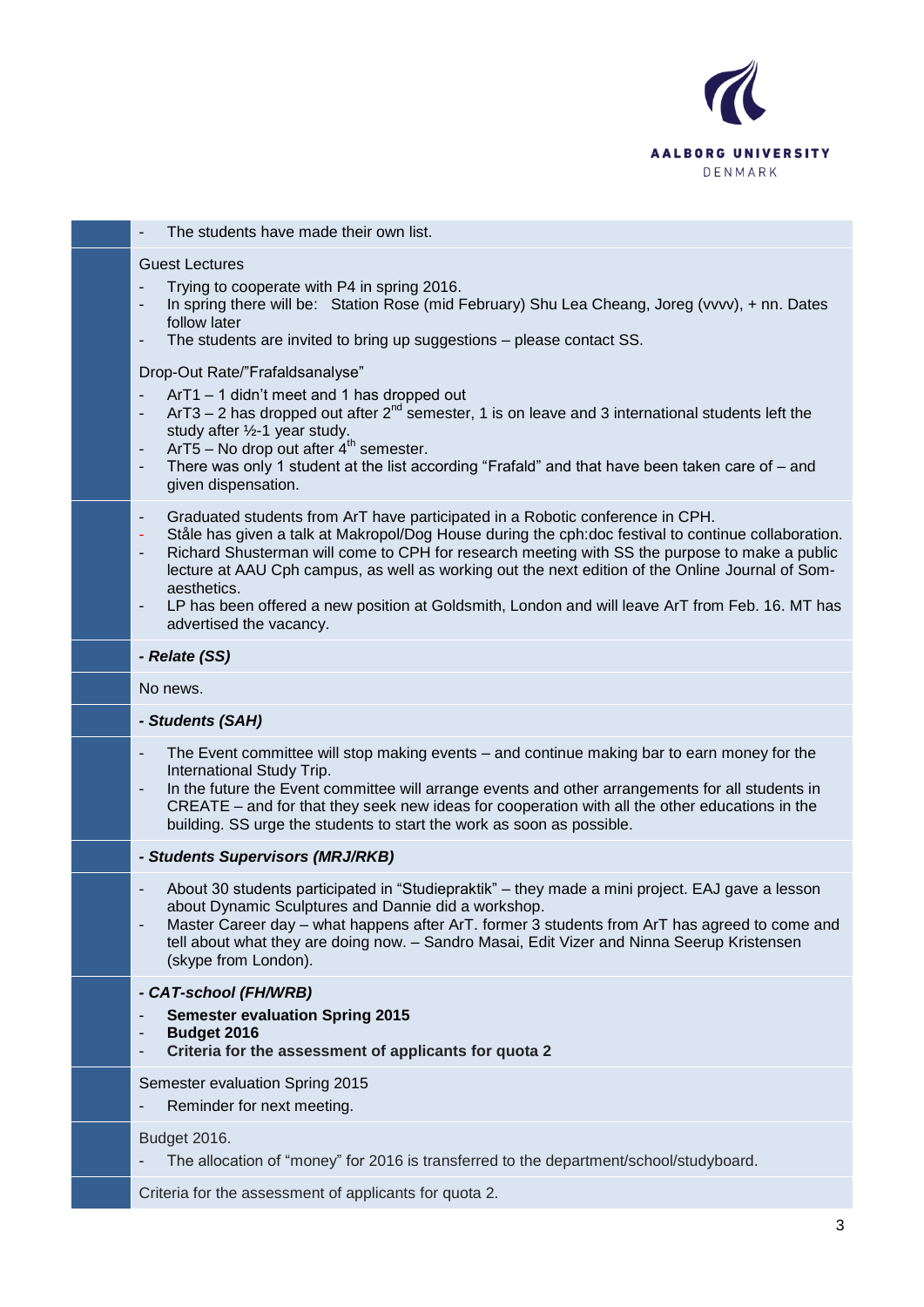

|                  | No changes.<br>WRB - Ask the faculty about the criteria second foreign language.                                                                                                                                                                                                                                                                                                                                                                                                                                                                                                                                                                                                                                                                                                                                                                                                                                                                                                      |
|------------------|---------------------------------------------------------------------------------------------------------------------------------------------------------------------------------------------------------------------------------------------------------------------------------------------------------------------------------------------------------------------------------------------------------------------------------------------------------------------------------------------------------------------------------------------------------------------------------------------------------------------------------------------------------------------------------------------------------------------------------------------------------------------------------------------------------------------------------------------------------------------------------------------------------------------------------------------------------------------------------------|
| 5.               | <b>Spring 2016 (SS)</b><br><b>Requisitions.</b><br>Semester Guides Spring 2016, ArT2, ArT4 and ArT6.                                                                                                                                                                                                                                                                                                                                                                                                                                                                                                                                                                                                                                                                                                                                                                                                                                                                                  |
|                  | Requisitions await feedback from Mikael Vetner about allocation of hours for KOM/MT/AD, Semester<br>coordinators spring 2016:<br>ArT2 LMBJ<br>ArT4 AM<br>ArT6 BLM                                                                                                                                                                                                                                                                                                                                                                                                                                                                                                                                                                                                                                                                                                                                                                                                                     |
|                  | Semester Guides Spring 2016, ArT2, ArT4 and ArT6.<br>The semester coordinators can now start planning the spring semester. First edition needs to be<br>$\overline{\phantom{m}}$                                                                                                                                                                                                                                                                                                                                                                                                                                                                                                                                                                                                                                                                                                                                                                                                      |
|                  | discussed at the ArT Board meeting December 16. Final edition for approval at ArT Board meeting<br>January 13, 2016.                                                                                                                                                                                                                                                                                                                                                                                                                                                                                                                                                                                                                                                                                                                                                                                                                                                                  |
| 6.               | <b>Digital Examination (DE)</b><br>Modules for Digital Examination - (SS)                                                                                                                                                                                                                                                                                                                                                                                                                                                                                                                                                                                                                                                                                                                                                                                                                                                                                                             |
|                  | www.de.aau.dk                                                                                                                                                                                                                                                                                                                                                                                                                                                                                                                                                                                                                                                                                                                                                                                                                                                                                                                                                                         |
|                  | Exam without paper – is a good idea, SS suggest that all exam will be settled through DE.<br>This fall we try to implement all projects at ArT1, ArT3 and ArT5 as far as possible<br>Spring - all examinations with 20 ECTS and 5 ECTS Modules.<br>۰                                                                                                                                                                                                                                                                                                                                                                                                                                                                                                                                                                                                                                                                                                                                  |
| $\overline{7}$ . | <b>ArT Study Board Report.</b>                                                                                                                                                                                                                                                                                                                                                                                                                                                                                                                                                                                                                                                                                                                                                                                                                                                                                                                                                        |
|                  | Regarding intake – Intake Fall 2015 was 35 (max 45 places). The total number of applications has not<br>been reduced, and the decrease in student intake are due to challenges with the special requirements.<br>Dialogue needed regarding agents. Information is needed regarding reasons for rejections. The Study<br>Board has asked for a change in the application requirements a few times - adding HTX to the list of<br>potential applicants - but the request has not been fulfilled. (SS will ask again).<br>To improve the information material - it was suggested to make a list explaining admittance require-<br>ments for ArT. (RKB and MRJ).<br>Regarding Dropout - The dropout rate has been falling - The Study Board remarks that the initiatives<br>taken in 2014 has had an positive effect, and it is important to continue this work with:<br>ArT dedicated rooms<br>ArT dedicated teaching staff<br>ArT dedicated active Web page<br>ArT intensive RUS period |
|                  | ArT Labs<br>٠                                                                                                                                                                                                                                                                                                                                                                                                                                                                                                                                                                                                                                                                                                                                                                                                                                                                                                                                                                         |
|                  | MT/AD consistency regarding coding choices                                                                                                                                                                                                                                                                                                                                                                                                                                                                                                                                                                                                                                                                                                                                                                                                                                                                                                                                            |
|                  | Grading - No comments.<br>Efficiency - No comments.                                                                                                                                                                                                                                                                                                                                                                                                                                                                                                                                                                                                                                                                                                                                                                                                                                                                                                                                   |
|                  | Research Data - No data - No comment.                                                                                                                                                                                                                                                                                                                                                                                                                                                                                                                                                                                                                                                                                                                                                                                                                                                                                                                                                 |
|                  | Availability - No data - No comment.                                                                                                                                                                                                                                                                                                                                                                                                                                                                                                                                                                                                                                                                                                                                                                                                                                                                                                                                                  |
| 8.               | Internal Evaluation - ArT Board (Selvevaluering)                                                                                                                                                                                                                                                                                                                                                                                                                                                                                                                                                                                                                                                                                                                                                                                                                                                                                                                                      |
|                  | Strategy- and Action plan - will be discussed - based on action points from Internal Evaluation meet-<br>ing. Presentation from SS.                                                                                                                                                                                                                                                                                                                                                                                                                                                                                                                                                                                                                                                                                                                                                                                                                                                   |